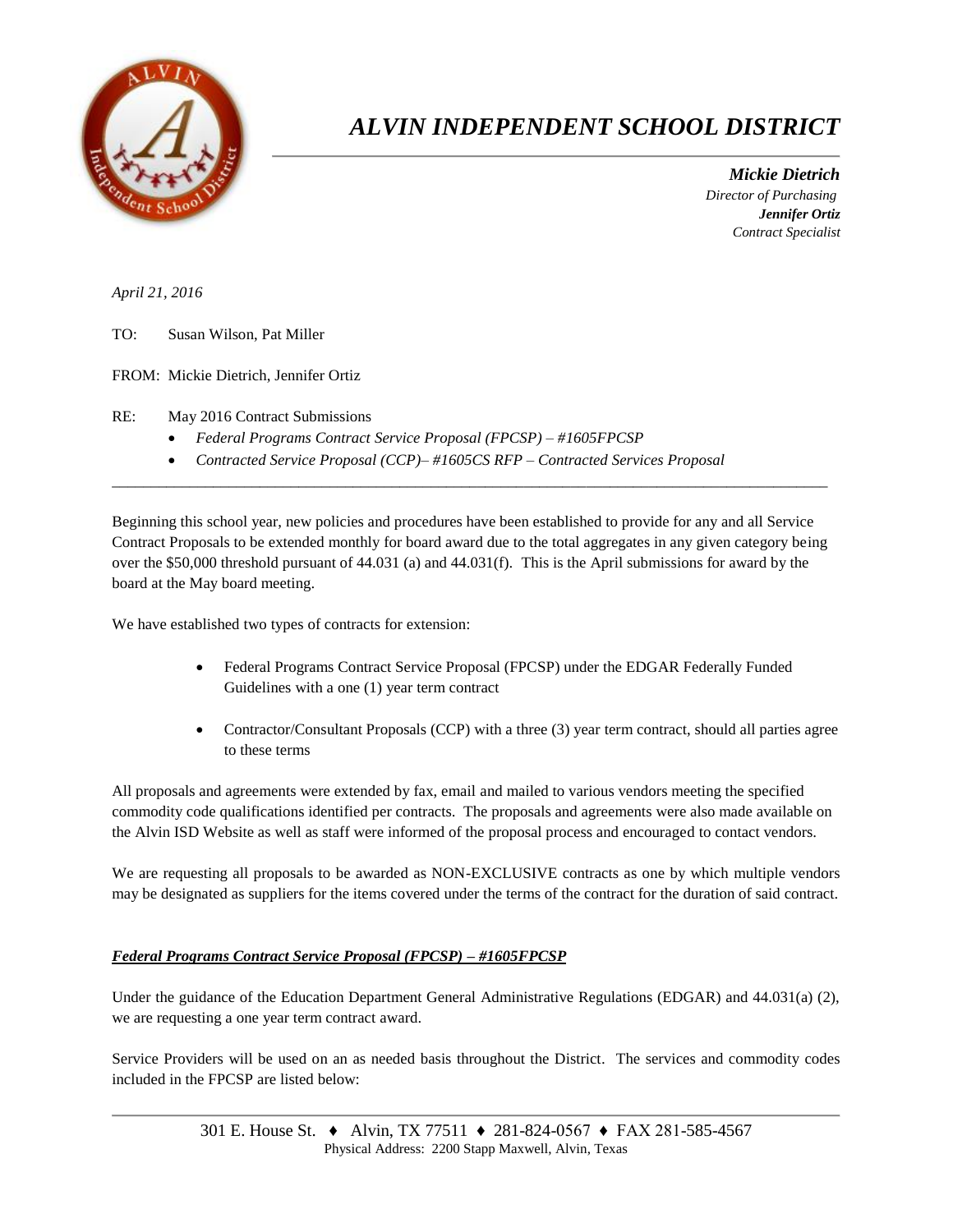| <b>COMMODITY</b> |                                                       |
|------------------|-------------------------------------------------------|
| <b>CODE</b>      | <b>SUB-CATEGORY DESCRIPTION</b>                       |
| A-924-74         | <b>Staff Development/Training Services</b>            |
| A-948-86         | Speech Language Pathology Therapy/Evaluation Services |
| A-948-67         | Occupational Therapy Services                         |
| A-948-70         | <b>Physical Therapy Services</b>                      |
| A-948-56         | <b>Music Therapy Services</b>                         |
| A-948-76         | Licensed Specialist in School Psychology              |
| A-948-35         | Diagnostician                                         |
| A-948-77         | Orientation and Mobility Services                     |
| A-948-68         | <b>Vision Services</b>                                |
| A-948-64         | <b>Skilled Nursing Services</b>                       |
| $A-961-67$       | <b>Sign Language Interpreting</b>                     |
| A-948-78         | In-Home/Parent Training Services                      |
| $A-961-46$       | <b>Interpreting Services</b>                          |
| A-948-79         | Bilingual Assessment/Diagnosis or Evaluations         |

Under the FPCSP, we are requesting award to the two (2) qualified responses we have received this month for services outlined under the following commodity codes:

| <b>COMPANY</b><br><b>NAME</b>       | <b>COMMODITY CODE</b>        | <b>SUB-CATEGORY DESCRIPTION</b>                |
|-------------------------------------|------------------------------|------------------------------------------------|
| Mitchell – Panter<br>Consulting LLC | LA-924-74                    | <b>Staff Development and Training Services</b> |
| Epic Pediatric<br>Therapy LP        | A-948-86; A-948-67; A-948-70 | Speech, OT, PT                                 |

## *Contracted Service Proposal (CCP)– #1605CS RFP – Curriculum And Instructional Proposal*

Under the guidance 44.031(a) (2), these contracts will be for a one (1) year term beginning the date the RFP is awarded by the board, with the option to renew for an additional two (2) years should all parties be in agreement for a NON-EXCLUSIVE AWARD.

Contracted Service Providers will be used on an as needed basis throughout the District. The services and commodity codes included in the CCP are listed below:

| <b>COMMODITY</b> |                                                              |
|------------------|--------------------------------------------------------------|
| <b>CODE</b>      | <b>SUB-CATEGORY DESCRIPTION</b>                              |
| $A-050-00$       | Fine Arts – Misc. Fine Arts General Supplies/Equipment       |
| $A-052-55$       | Murals (Painting of Murals)                                  |
| A-805-84         | Athletic Trainer & Training                                  |
| $A-855-15$       | Costumes and Accessories to include Alterations              |
| A-910-54         | Painting, Maintenance and Repair Services including Caulking |
| A-915-71         | Newspapers Publications Advertising, Provide Athletic        |
|                  | Reviews; Media Release                                       |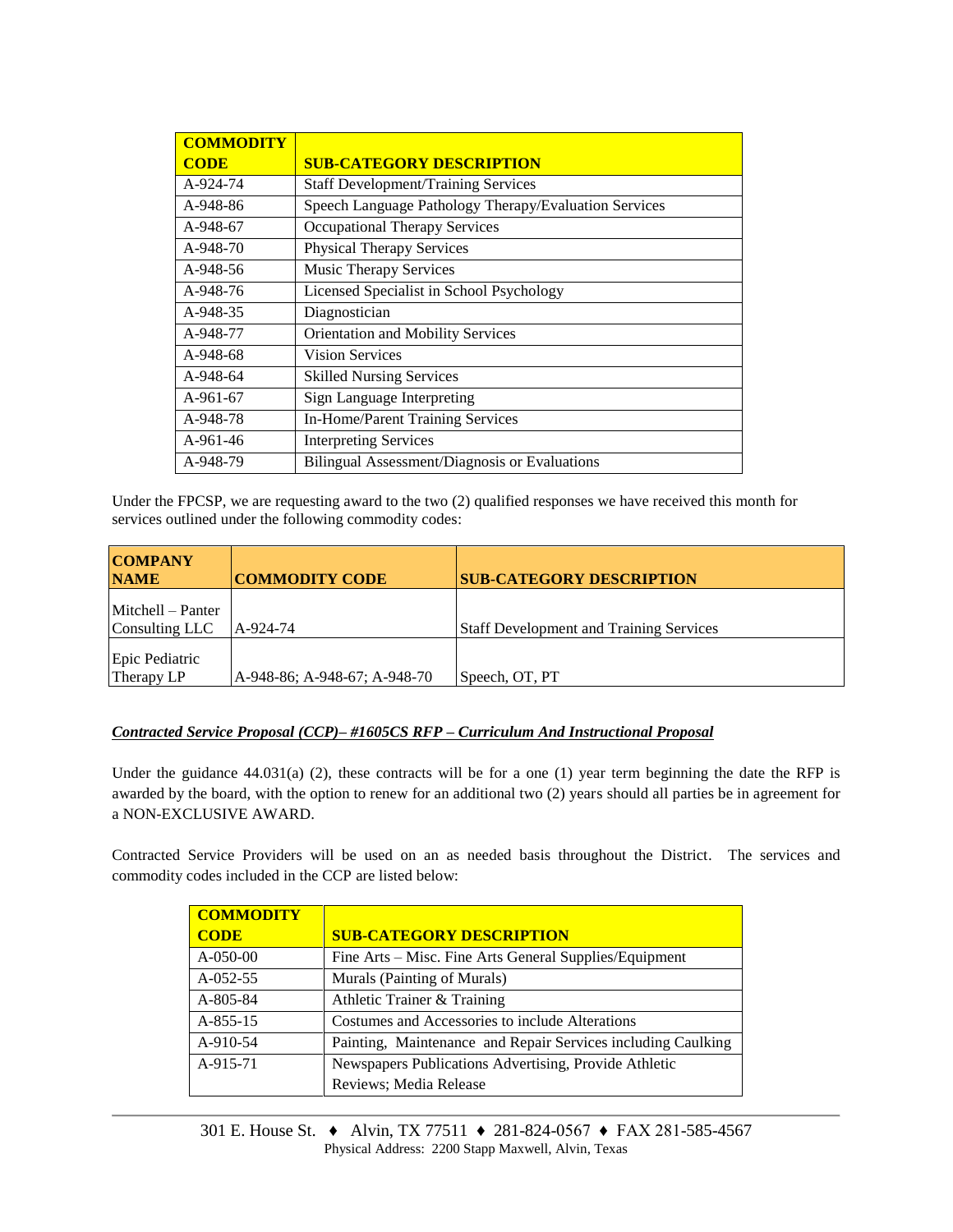| A-918-00   | General Staff Development - Convocations                        |  |  |
|------------|-----------------------------------------------------------------|--|--|
| A-918-06   | Consulting Service - Administrative, Board Training, Facilitate |  |  |
|            | Community Advisory Council, Bond Planning                       |  |  |
| A-918-19   | Building Structures & Components Consulting Including Door      |  |  |
|            | Hardware Specifications and Inspections                         |  |  |
| A-918-32   | Consulting Services - Not Otherwise Classified                  |  |  |
| A-918-33   | Consulting and Training for Student Cheer and Team Building     |  |  |
| A-918-69   | <b>Insurance Consulting</b>                                     |  |  |
| A-918-93   | Safety - Risk Management - Security (Security Audits) Safety    |  |  |
|            | Consulting                                                      |  |  |
| $A-918-94$ | Traffic Consulting - Design Service                             |  |  |
| A-920-00   | Data Processing, Computer Programming and Software              |  |  |
|            | Services                                                        |  |  |
| A-924-00   | <b>Computer Educational Training Services</b>                   |  |  |
| A-924-10   | Assemblies - Student Programs; Theatre Groups; Authors          |  |  |
|            | Visits; Motivational Speaking; Student Training with Multi      |  |  |
|            | Groups in one setting                                           |  |  |
| A-924-15   | Staff Development - Motivational Team Building / Leadership     |  |  |
| A-924-16   | Staff Development - Instructional Based Training/ Child Care    |  |  |
|            | Training/                                                       |  |  |
| A-924-20   | Instructional Training for Testing /PSAT/SAT/ACT                |  |  |
| A-924-41   | Classroom Instructional Training within a Single group, Video   |  |  |
|            | Conference, Kickstart, Communities in Schools                   |  |  |
| A-925-37   | Facility Design Services and Consulting - Food Service; Create  |  |  |
|            | student engaging atmosphere; Color schemes; Create better       |  |  |
|            | flow for students                                               |  |  |
| A-946-10   | Accounting Services - Auditing, A/P Auditing                    |  |  |
| A-948-92   | <b>Vaccination Program Services</b>                             |  |  |
| A-961-45   | Inspection & Certification Services as per TDLR and TAS         |  |  |
|            | standards; Conduct On Site Inspections                          |  |  |
| A-961-57   | Music Production Services Accompanist; Video                    |  |  |
|            | Streaming/Taping; Writing of Music; Percussion Tech             |  |  |
| A-961-62   | Personnel Service to Include PEIMS/HR Consulting/ Principal     |  |  |
|            | Services                                                        |  |  |
| A-961-73   | Theatrical Services - Video Taping, Audio Technicians and       |  |  |
|            | Recording, Lighting - Video Tape Board Meetings, Provide        |  |  |
|            | <b>Streaming and Archives</b>                                   |  |  |
| $A-961-75$ | <b>Translation Services</b>                                     |  |  |
| A-962-02   | Photography Services                                            |  |  |
| A-962-05   | Disc Jockeys and Emcees                                         |  |  |
| A-962-58   | Professional Services - Not Otherwise Classified including      |  |  |
|            | Clinicians, Private Music Lessons, Clinic Choir; Consult with   |  |  |
|            | Directors; Catalog & Organize & Pack Music, supplies and        |  |  |
|            | choir items so that class can be ready for fall                 |  |  |
| A-962-63   | Piano Tuning                                                    |  |  |
| A-962-66   | Misc. Services Not Otherwise Classified - Science Waste         |  |  |